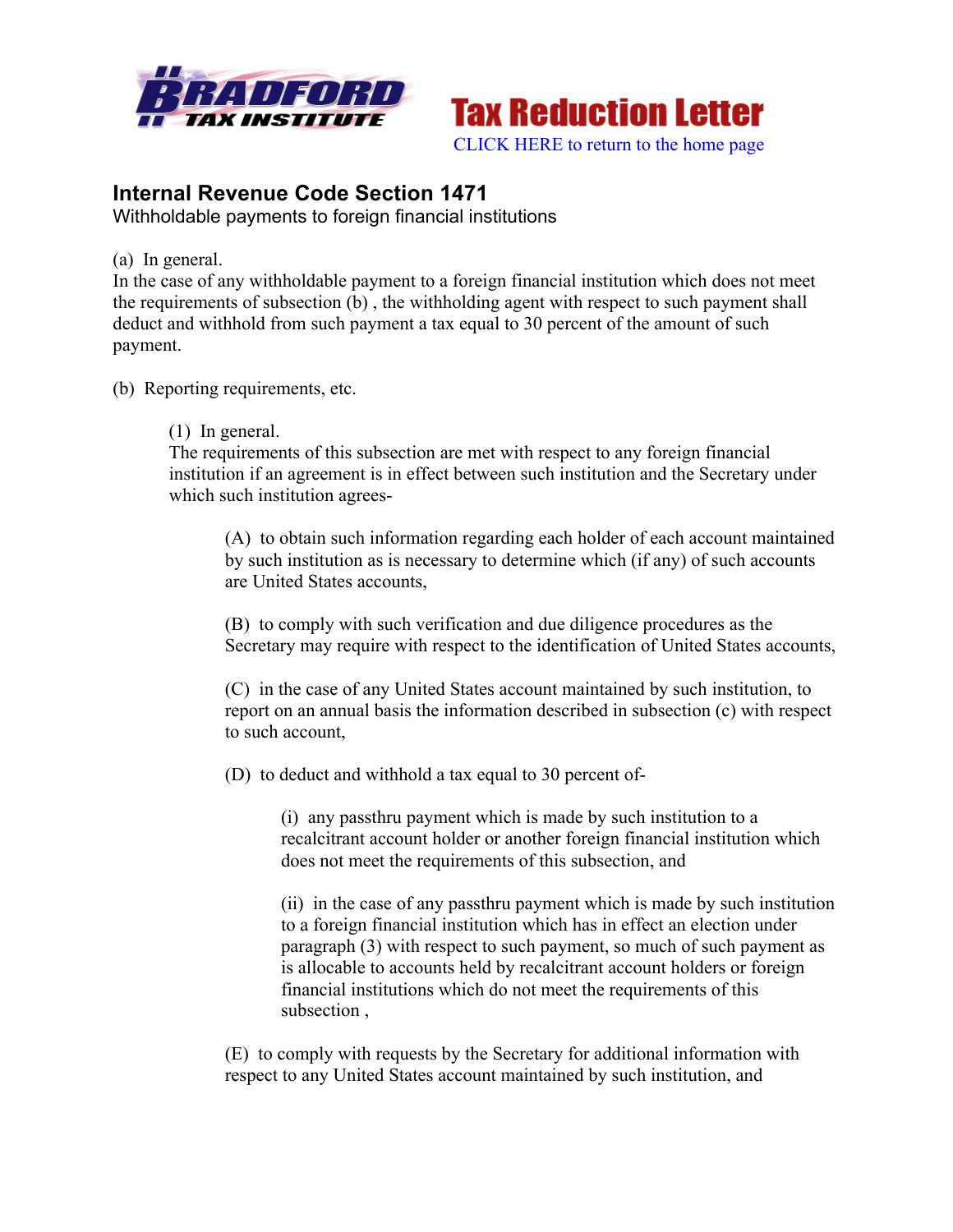(F) in any case in which any foreign law would (but for a waiver described in clause (i) ) prevent the reporting of any information referred to in this subsection or subsection (c) with respect to any United States account maintained by such institution-

(i) to attempt to obtain a valid and effective waiver of such law from each holder of such account, and

(ii) if a waiver described in clause (i) is not obtained from each such holder within a reasonable period of time, to close such account.

Any agreement entered into under this subsection may be terminated by the Secretary upon a determination by the Secretary that the foreign financial institution is out of compliance with such agreement.

(2) Financial institutions deemed to meet requirements in certain cases.

A foreign financial institution may be treated by the Secretary as meeting the requirements of this subsection if-

(A) such institution-

(i) complies with such procedures as the Secretary may prescribe to ensure that such institution does not maintain United States accounts, and

(ii) meets such other requirements as the Secretary may prescribe with respect to accounts of other foreign financial institutions maintained by such institution, or

(B) such institution is a member of a class of institutions with respect to which the Secretary has determined that the application of this section is not necessary to carry out the purposes of this section .

(3) Election to be withheld upon rather than withhold on payments to recalcitrant account holders and nonparticipating foreign financial institutions. In the case of a foreign financial institution which meets the requirements of this subsection and such other requirements as the Secretary may provide and which elects the application of this paragraph -

(A) the requirements of paragraph  $(1)(D)$  shall not apply,

(B) the withholding tax imposed under subsection (a) shall apply with respect to any withholdable payment to such institution to the extent such payment is allocable to accounts held by recalcitrant account holders or foreign financial institutions which do not meet the requirements of this subsection , and

(C) the agreement described in paragraph (1) shall-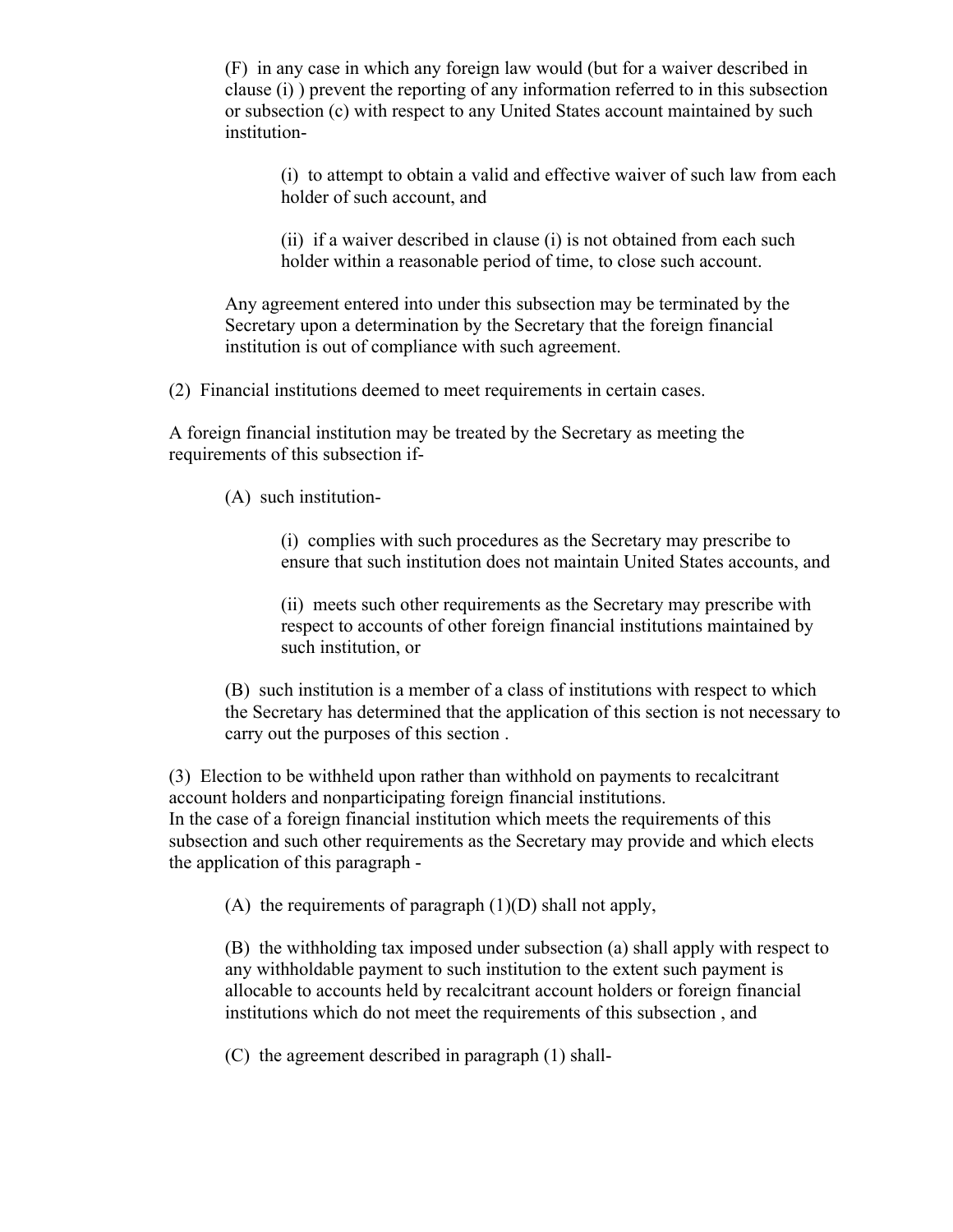(i) require such institution to notify the withholding agent with respect to each such payment of the institution's election under this paragraph and such other information as may be necessary for the withholding agent to determine the appropriate amount to deduct and withhold from such payment, and

(ii) include a waiver of any right under any treaty of the United States with respect to any amount deducted and withheld pursuant to an election under this paragraph .

To the extent provided by the Secretary, the election under this paragraph may be made with respect to certain classes or types of accounts of the foreign financial institution.

(c) Information required to be reported on United States accounts.

(1) In general.

The agreement described in subsection (b) shall require the foreign financial institution to report the following with respect to each United States account maintained by such institution:

(A) The name, address, and TIN of each account holder which is a specified United States person and, in the case of any account holder which is a United States owned foreign entity, the name, address, and TIN of each substantial United States owner of such entity.

(B) The account number.

(C) The account balance or value (determined at such time and in such manner as the Secretary may provide).

(D) Except to the extent provided by the Secretary, the gross receipts and gross withdrawals or payments from the account (determined for such period and in such manner as the Secretary may provide).

(2) Election to be subject to same reporting as United States financial institutions. In the case of a foreign financial institution which elects the application of this paragraph

(A) subparagraphs (C) and (D) of paragraph (1) shall not apply, and

(B) the agreement described in subsection (b) shall require such foreign financial institution to report such information with respect to each United States account maintained by such institution as such institution would be required to report under sections 6041 , 6042 , 6045 , and 6049 if-

(i) such institution were a United States person, and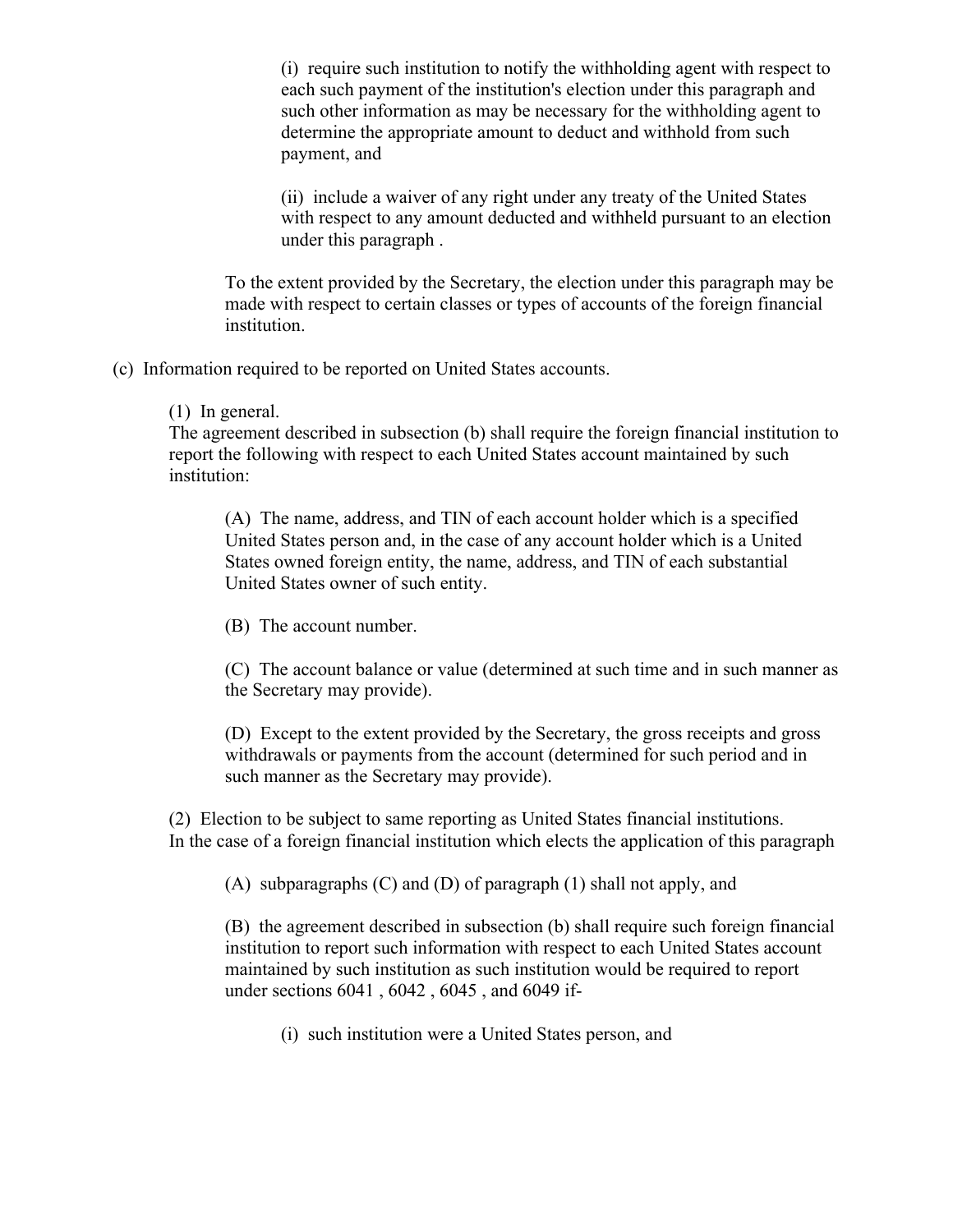(ii) each holder of such account which is a specified United States person or United States owned foreign entity were a natural person and citizen of the United States.

An election under this paragraph shall be made at such time, in such manner, and subject to such conditions as the Secretary may provide.

(3) Separate requirements for qualified intermediaries.

In the case of a foreign financial institution which is treated as a qualified intermediary by the Secretary for purposes of section 1441 and the regulations issued thereunder, the requirements of this section shall be in addition to any reporting or other requirements imposed by the Secretary for purposes of such treatment.

(d) Definitions.

For purposes of this section -

(1) United States account.

(A) In general. The term "United States account" means any financial account which is held by one or more specified United States persons or United States owned foreign entities.

(B) Exception for certain accounts held by individuals. Unless the foreign financial institution elects to not have this subparagraph apply, such term shall not include any depository account maintained by such financial institution if-

(i) each holder of such account is a natural person, and

(ii) with respect to each holder of such account, the aggregate value of all depository accounts held (in whole or in part) by such holder and maintained by the same financial institution which maintains such account does not exceed \$50,000.

To the extent provided by the Secretary, financial institutions which are members of the same expanded affiliated group shall be treated for purposes of clause (ii) as a single financial institution.

(C) Elimination of duplicative reporting requirements. Such term shall not include any financial account in a foreign financial institution if-

(i) such account is held by another financial institution which meets the requirements of subsection (b) , or

(ii) the holder of such account is otherwise subject to information reporting requirements which the Secretary determines would make the reporting required by this section with respect to United States accounts duplicative.

(2) Financial account.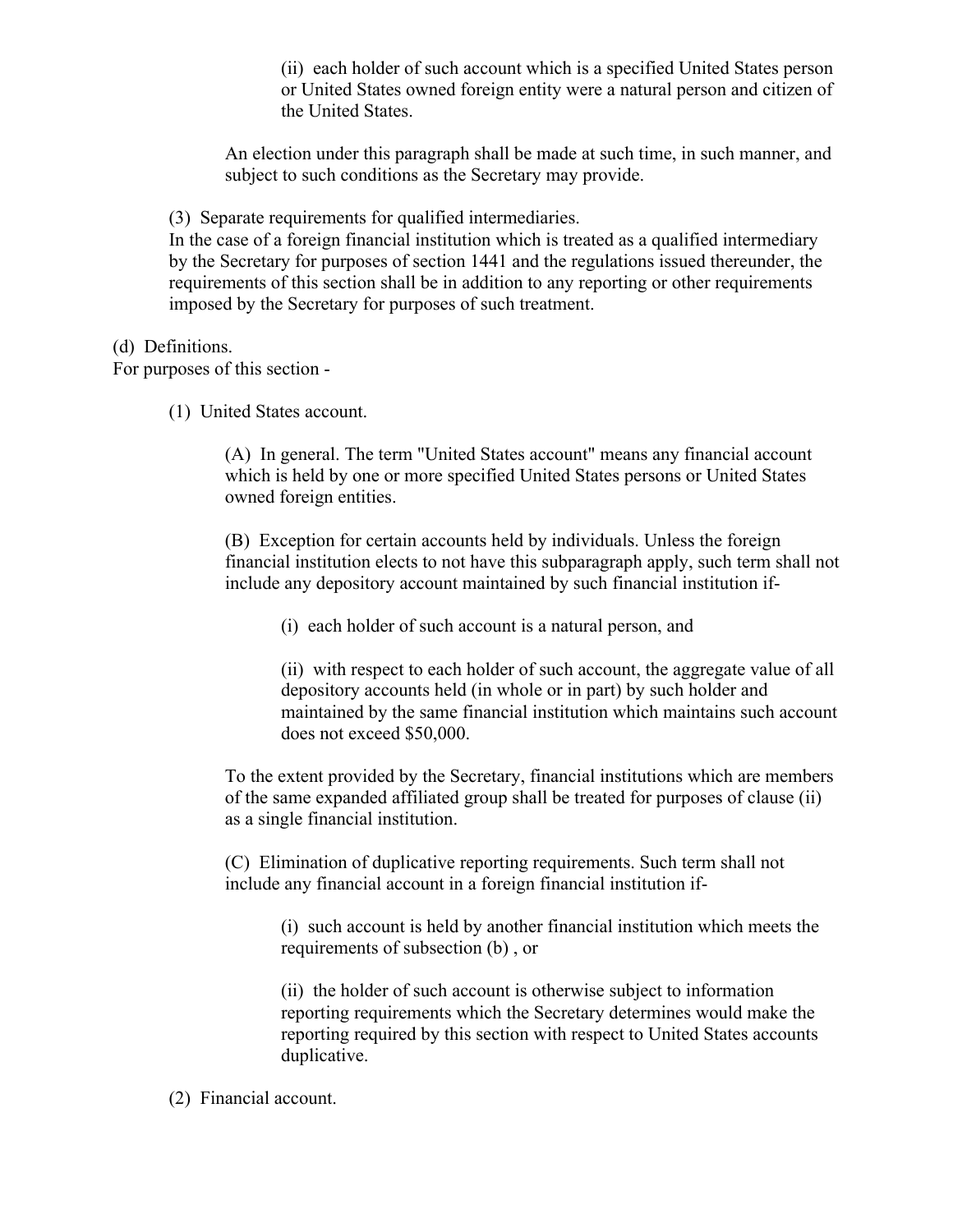Except as otherwise provided by the Secretary, the term "financial account" means, with respect to any financial institution-

(A) any depository account maintained by such financial institution,

(B) any custodial account maintained by such financial institution, and

(C) any equity or debt interest in such financial institution (other than interests which are regularly traded on an established securities market).

Any equity or debt interest which constitutes a financial account under subparagraph (C) with respect to any financial institution shall be treated for purposes of this section as maintained by such financial institution.

(3) United States owned foreign entity.

The term "United States owned foreign entity" means any foreign entity which has one or more substantial United States owners.

(4) Foreign financial institution.

The term "foreign financial institution" means any financial institution which is a foreign entity. Except as otherwise provided by the Secretary, such term shall not include a financial institution which is organized under the laws of any possession of the United States.

(5) Financial institution.

Except as otherwise provided by the Secretary, the term "financial institution" means any entity that-

(A) accepts deposits in the ordinary course of a banking or similar business,

(B) as a substantial portion of its business, holds financial assets for the account of others, or

(C) is engaged (or holding itself out as being engaged) primarily in the business of investing, reinvesting, or trading in securities (as defined in section  $475(c)(2)$ ) without regard to the last sentence thereof), partnership interests, commodities (as defined in section  $475(e)(2)$ ), or any interest (including a futures or forward contract or option) in such securities, partnership interests, or commodities.

(6) Recalcitrant account holder.

The term "recalcitrant account holder" means any account holder which-

(A) fails to comply with reasonable requests for the information referred to in subsection (b)(1)(A) or (c)(1)(A), or

(B) fails to provide a waiver described in subsection  $(b)(1)(F)$  upon request.

(7) Passthru payment.